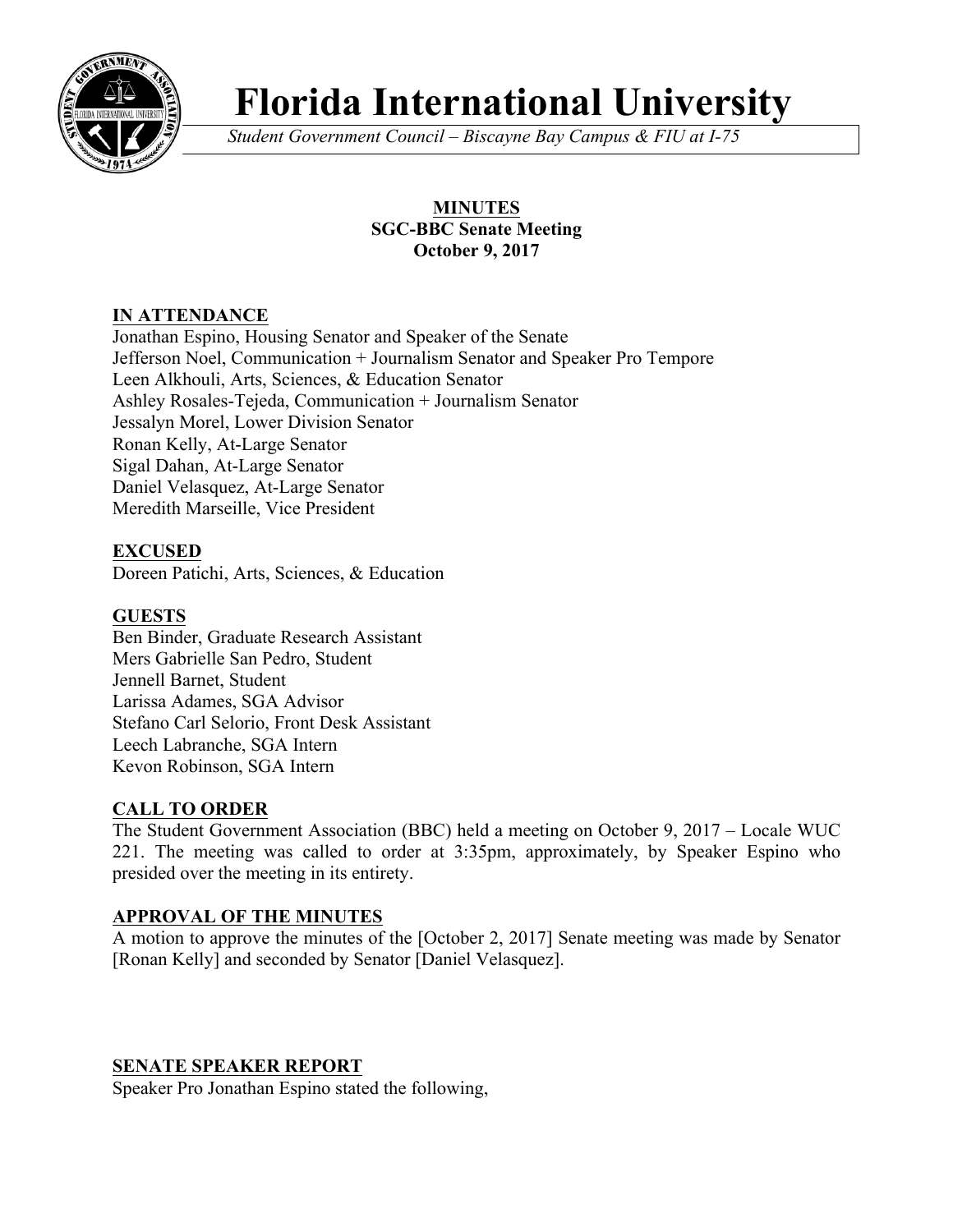Bayview Housing Council Meetings are to be held on Mondays from 1:00pm-2:30pm in the SGA Conference Room

In today's meeting, Chair Nominations are to be made.

## **VICE PRESIDENT REPORT**

Vice President Meredith Marseille stated the following,

- Collaboration with the Haitian Student Association
	- Raise awareness of TPS effects
		- October 19
	- Mangrove Wall
		- School of Environment, Arts, and Society
		- Dean of Carta (Collaboration with Speaker Pro Tempore Jefferson Noel)
		- A mural designed by a Biscayne Bay Campus student

## **SPEAKER PRO TEMPORE REPORT**

Speaker Pro Tempore Jefferson Noel stated the following,

- Healthy Living
- Meet the Dean Event
	- (TENTATIVE) November 8th AC2 161
		- Luncheon with the Dean for CARTA Creators

#### **FINANCE CHAIR REPORT**

Senator Ronan Kelly stated the following,

- Finance Request by Ben Binder, Graduate Student Assistant
	- Financial Request for \$425.00 to attend the 70th Annual Gulf & Caribbean Fisheries Institute at Merida, Mexico on November 6 - 10

## **STUDENT ADVOCACY CHAIR REPORT**

Senator Ashley Rosales-Tejeda stated the following,

Working to collaborate with Student Affairs Halloween Horror Nights

## **ADVISOR REPORT**

SGA Advisor Larissa Adames stated the following,

- October 14 Day in the Bay
	- 9:00am Commencement
		- 1:00pm Lunch
- October 14 2nd FIU Football Home Game
- Make sure to meet the new Assistant Vice President of Student Affairs
- November 2 Tri-Council Reunion and Block Party

#### **NEW BUSINESS**

● Finance Request by Ben Binder, Graduate Student Assistant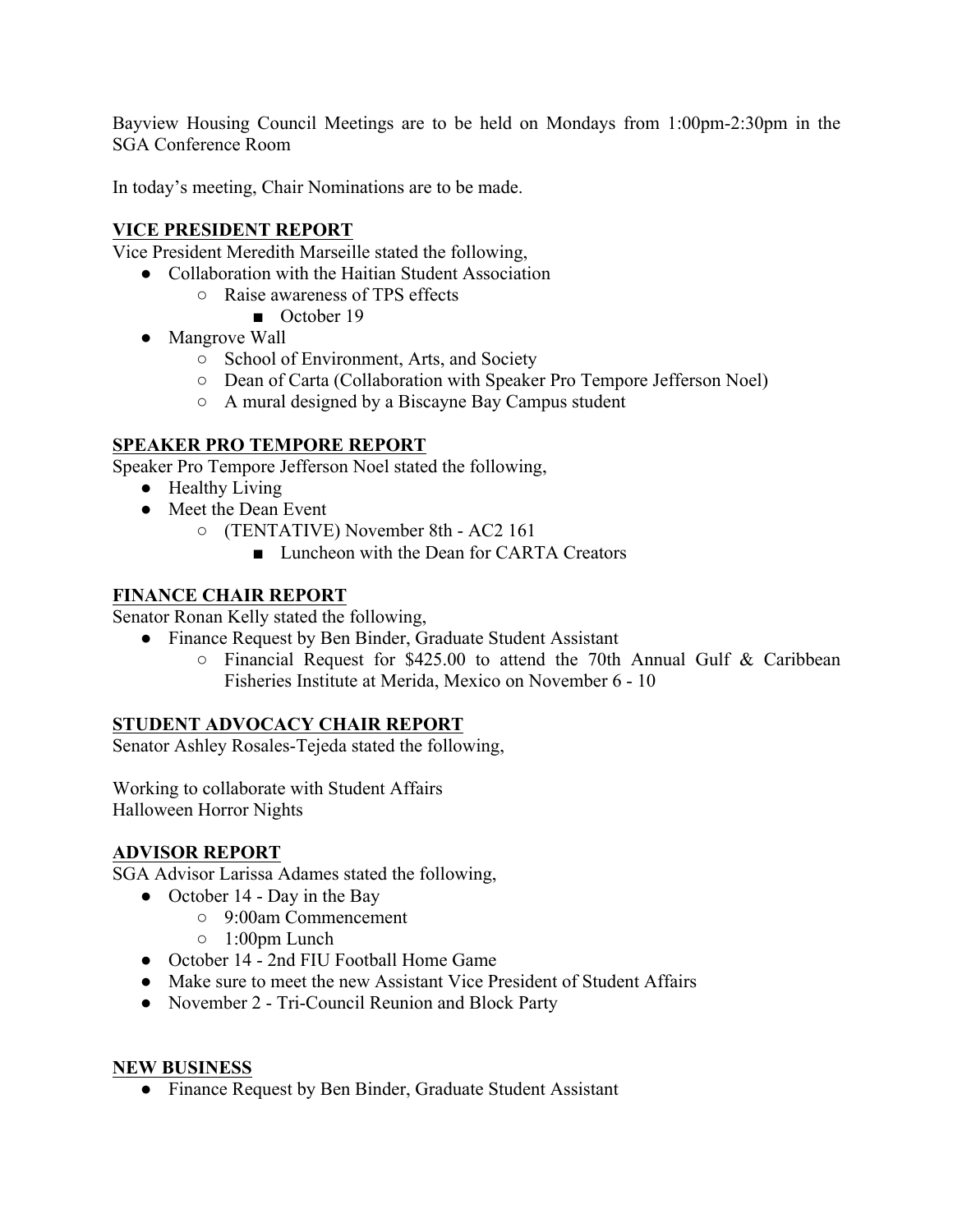$\circ$  Financial Request for \$425.00 to attend the 70th Annual Gulf & Caribbean Fisheries Institute at Merida, Mexico on November 6 - 10

A motion to allocate \$425.00 to Ben Grinder in attendance of the 70th Annual Gulf & Caribbean Fishers Institute at Merida Mexico on November 6 - 10 was made by Senator [Daniel Velasquez] and seconded by Speaker Pro Tempore [Jefferson Noel]

The motion passed unanimously.

- AYE Jonathan Espino, Housing Senator and Speaker
- AYE Jefferson Noel, Communication + Journalism Senator and Speaker Pro Tempore
- AYE Leen Alkhouli, Arts, Sciences, & Education Senator
- AYE Ashley Rosales-Tejeda, Communication + Journalism Senator
- AYE Jessalyn Morel, Lower Division Senator
- AYE Ronan Kelly, At-Large Senator
- AYE Sigal Dahan, At-Large Senator
- AYE Daniel Velasquez, At-Large Senator
	- Chair Nominations
		- Senator Kelly nominated Senator Velasquez for Operational Reviews Chair
			- Senator Velasquez accepted the nomination

A motion to appoint Senator [Daniel Velasquez] for [Operational Reviews Chair] was made by Senator [Ronan Kelly] and seconded by Senator [Sigal Dahan].

The motion passed unanimously.

- AYE Jonathan Espino, Housing Senator and Speaker
- AYE Jefferson Noel, Communication + Journalism Senator and Speaker Pro Tempore
- AYE Leen Alkhouli, Arts, Sciences, & Education Senator
- AYE Ashley Rosales-Tejeda, Communication + Journalism Senator
- AYE Jessalyn Morel, Lower Division Senator
- AYE Ronan Kelly, At-Large Senator
- AYE Sigal Dahan, At-Large Senator
- AYE Daniel Velasquez, At-Large Senator
	- Senator Kelly motioned to appoint Senator Velasquez to be the Operational Reviews Chair
		- Senator Dahan seconded the motion to appoint Senator Velasquez to be the Operational Reviews Chair
			- Unanimous vote
	- Senator Rosales-Tejeda nominated Senator Alkhouli for Internal Affairs Chair
		- Senator Kelly seconded the nomination of Senator Alkhouli for Internal Affairs Chair
			- Senator Alkhouli accepted the nomination
	- Senator Kelly motioned to appoint Senator Alkhouli for Internal Affairs Chair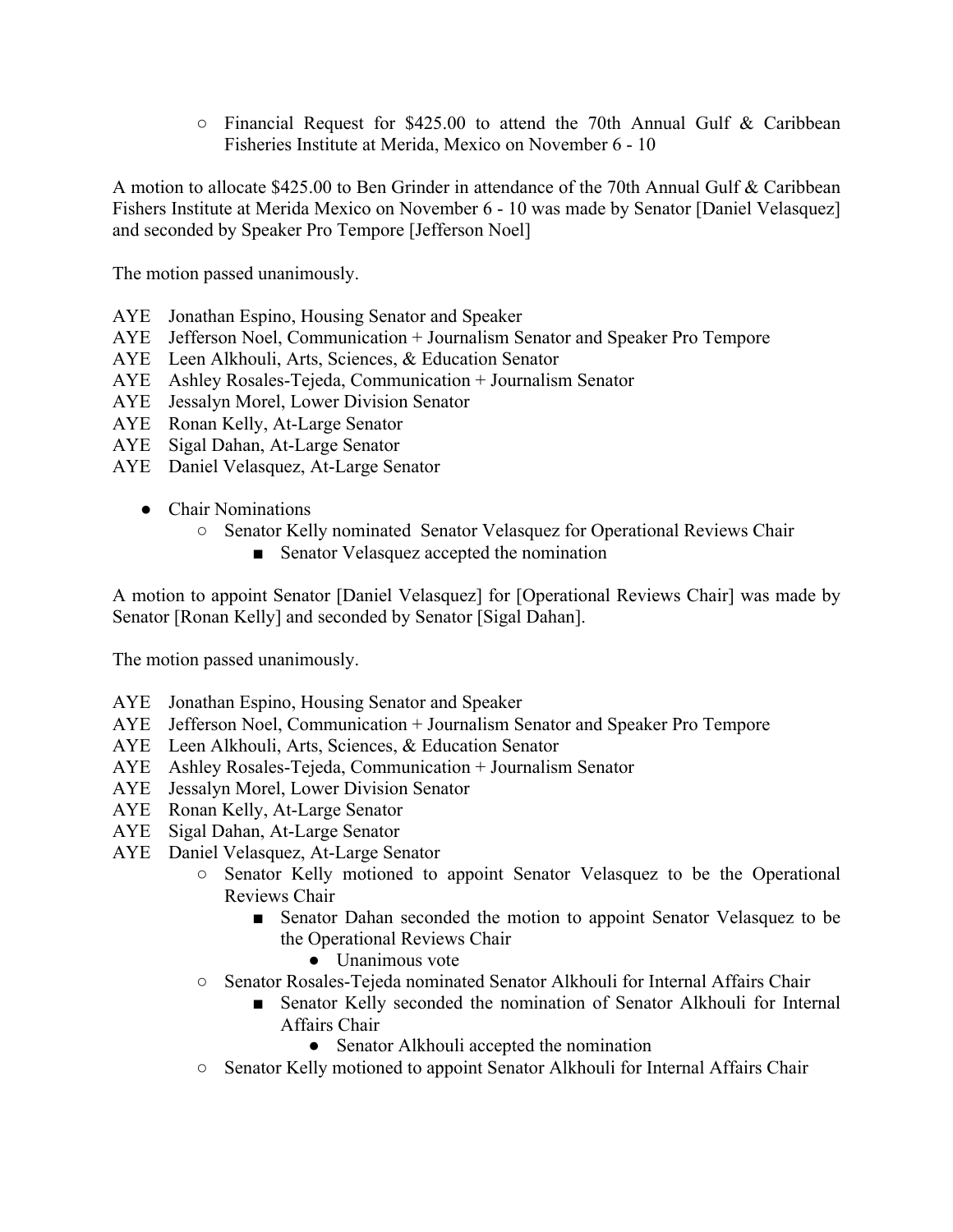- Senator Noel seconded the motion to appoint Senator Alkhouli for Internal Affairs Chair
	- Unanimous vote
- Senator Morel nominated Senator Morel for Rules, Legislation, and Judiciary (RLJ) Chair
	- Senator Kelly seconded the nomination for Senator Morel for RLJ Chair
- Senator Velasquez motioned to appoint Senator Morel for RLJ Chair
	- Senator Dahan seconded the motion to appoint Senator Morel for RLJ Chair
- Appointments
	- Sigal Dahan for Upper Division

A motion to appoint Senator [Sigal Dahan] for [Upper Division] was made by Senator [Ashley Rosales-Tejeda] and seconded by Senator [Ronan Kelly].

The motion passed unanimously.

- AYE Jonathan Espino, Housing Senator and Speaker
- AYE Jefferson Noel, Communication + Journalism Senator and Speaker Pro Tempore
- AYE Leen Alkhouli, Arts, Sciences, & Education Senator
- AYE Ashley Rosales-Tejeda, Communication + Journalism Senator
- AYE Jessalyn Morel, Lower Division Senator
- AYE Ronan Kelly, At-Large Senator
- AYE Sigal Dahan, At-Large Senator
- AYE Daniel Velasquez, At-Large Senator
	- Mers Gabrielle San Pedro Candidate for Hospitality and Tourism Management

A motion to appoint [Mers Gabrielle San Pedro] for [Hospitality and Tourism Management] was made by Senator [Ashley Rosales-Tejeda] and seconded by Senator [Ronan Kelly].

The motion passed with 7 favored, 1 no.

- AYE Jonathan Espino, Housing Senator and Speaker
- AYE Jefferson Noel, Communication + Journalism Senator and Speaker Pro Tempore
- AYE Leen Alkhouli, Arts, Sciences, & Education Senator
- AYE Ashley Rosales-Tejeda, Communication + Journalism Senator
- AYE Jessalyn Morel, Lower Division Senator
- AYE Ronan Kelly, At-Large Senator
- AYE Sigal Dahan, At-Large Senator
- NO Daniel Velasquez, At-Large Senator
	- Jennell Barnet Candidate for Hospitality and Tourism Management